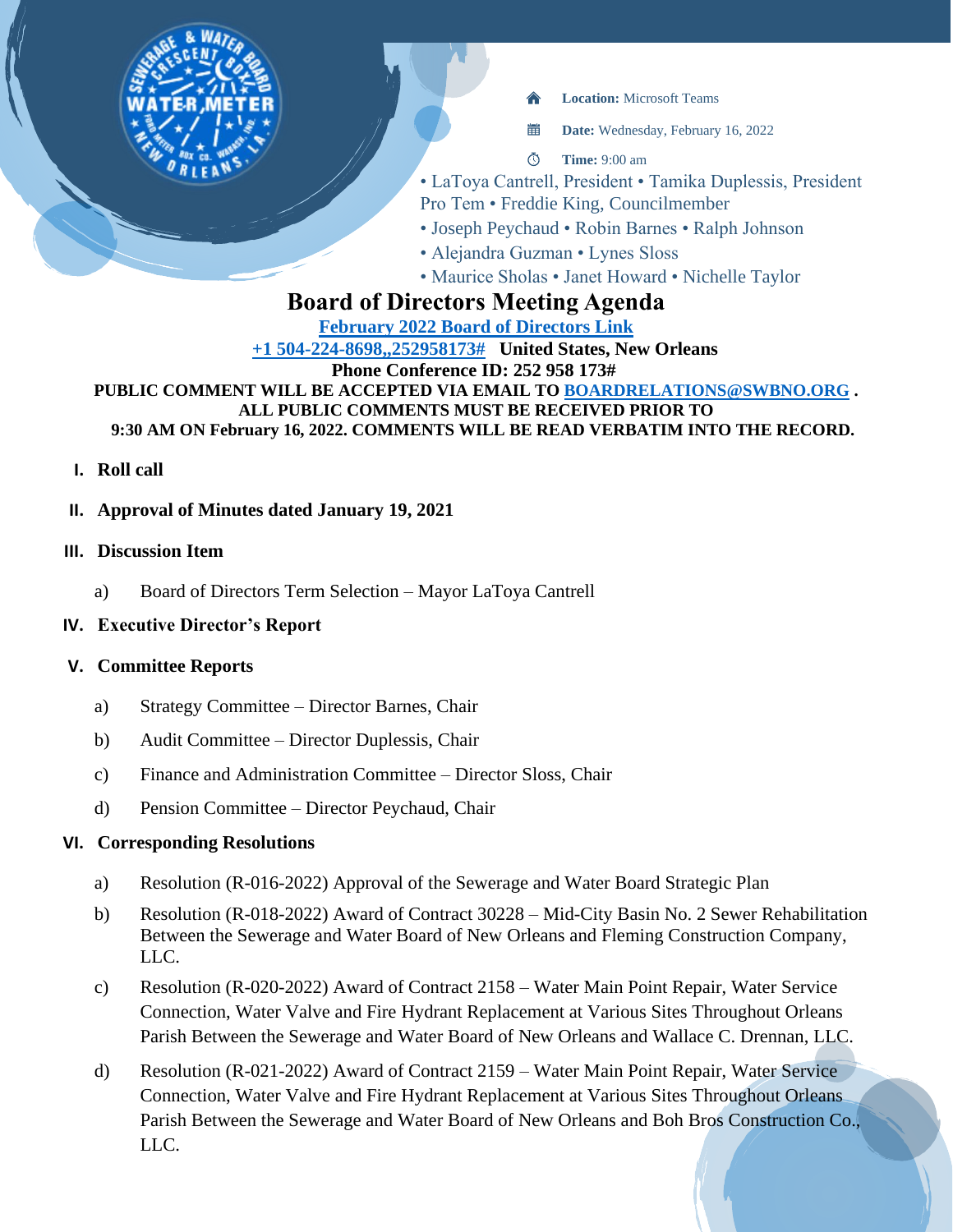

當 **Date:** Wednesday, February 16, 2022

- $\circ$ **Time:** 9:00 am
- LaToya Cantrell, President Tamika Duplessis, President Pro Tem • Freddie King, Councilmember
- Joseph Peychaud Robin Barnes Ralph Johnson
- Alejandra Guzman Lynes Sloss
- Maurice Sholas Janet Howard Nichelle Taylor
- e) Resolution (R-026-2022) Award of Contract 8166 Repaving Open Cuts in Streets, Driveways, and sidewalks resulting from the Repair of Underground Utilities Between the Sewerage and Water Board of New Orleans and Wallace C. Drennan., LLC.
- f) Resolution (R-004-2022) Ratification of Change Order No. 5 for Contract 1370A 60Hz Transformers and Switchgear between the Sewerage and Water Board of New Orleans and Walter J. Barnes Electric Co., Inc.
- g) Resolution (R-025-2022) Ratification of Change Order No. 6 for Contract 1377 Water Hammer Hazard Mitigation Program – Claiborne Ave Pumping Station and Off-Site Improvements between the Sewerage and Water Board of New Orleans and M.R. Pittman Group, LLC
- h) Resolution (R-024-2022) Ratification of Change Order 7 for Contract 1403 Demolition of Abandoned C7 & C8 Basins and Other Site Improvements at the Carrollton Water Treatment Plant between the Sewerage and Water Board of New Orleans and Cycle Construction Company, LLC
- i) Resolution (R-002-2022) Approval of Change Order No. 1 for Contract 1417 Static Frequency Converter Procurement Project between the Sewerage and Water Board of New Orleans and Walter J. Barnes Electric Co., Inc.
- j) Resolution (R-019-2022) Ratification of Amendment 1 for Emergency Contract 6266 Turbine No. 5 Control System Upgrades between the Sewerage and Water Board of New Orleans and Nexus Controls, LLC
- k) Resolution (R-022-2022) Authorization of Amendment No. 9 to the Agreement Between the Sewerage and Water Board of New Orleans and Lindfield, Hunter& Junius, Inc. for Design and Engineering Services for the 12" Waterline Replacement at the Algiers Lock Forebay
- l) Resolution (R-023-2022) Authorization of Amendment No. 6 to the Agreement between the Sewerage and Water Board of New Orleans and Hartman Engineering, Inc. for Design and Engineering Services for the Water Main Replacement Program

#### **VII. Executive Session**

a) Executive Director Evaluation: Pursuant to La. R.S. 42:17(A)(1), the Board of Directors of the Sewerage and Water Board of New Orleans will meet in Executive Session to discuss the character, professional competence, and fitness of its Executive Director.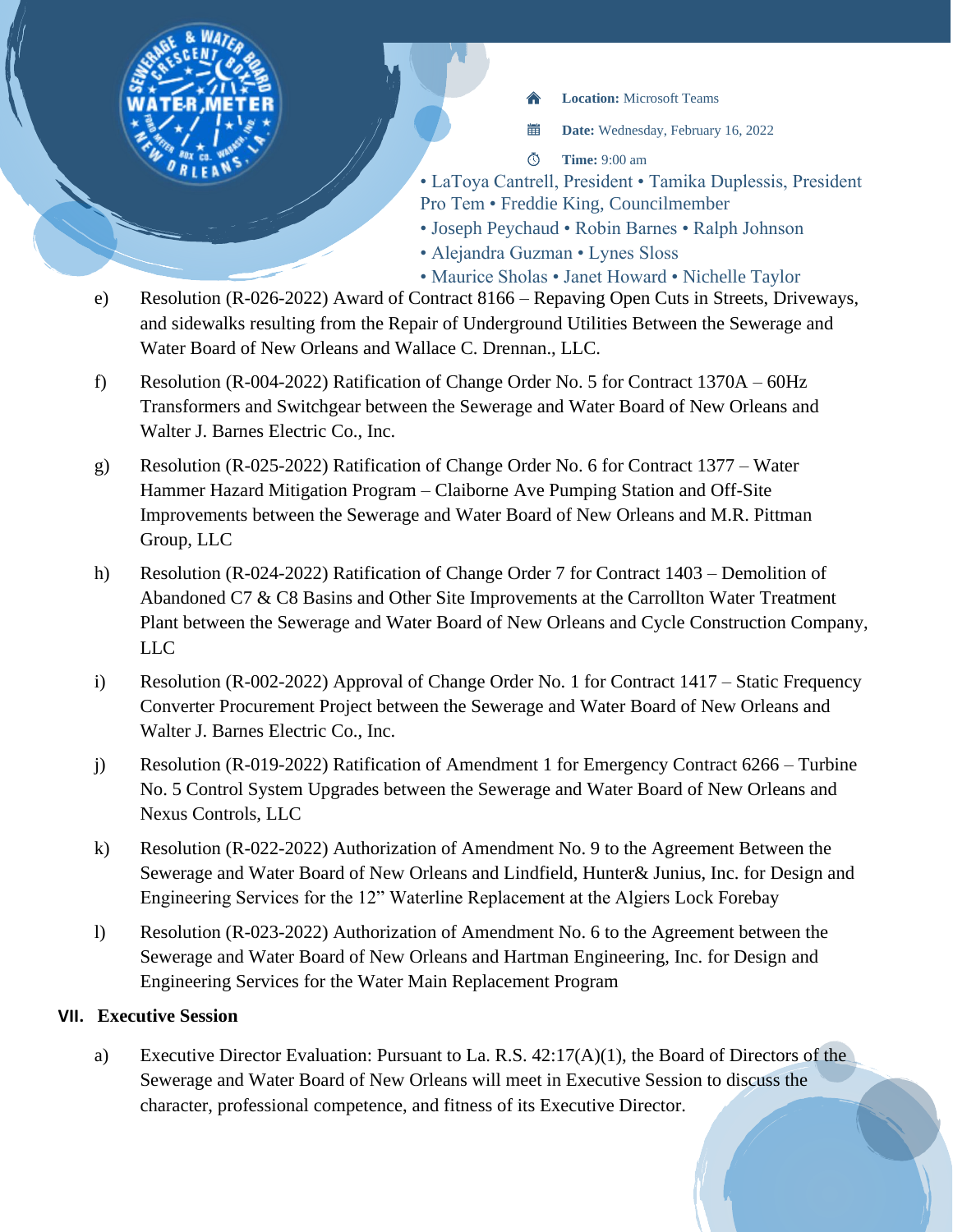

當 **Date:** Wednesday, February 16, 2022

- $\Phi$ **Time:** 9:00 am
- LaToya Cantrell, President Tamika Duplessis, President
- Pro Tem Freddie King, Councilmember
- Joseph Peychaud Robin Barnes Ralph Johnson
- Alejandra Guzman Lynes Sloss
- Maurice Sholas Janet Howard Nichelle Taylor

# **VIII. Information Items**

- a) Finance CFO Preliminary Report
- b) GSO January 2022 Report
- c) Special Counsel December 2021 and January 2022 Report
- d) Audit Billing Dispute and Procurement Reports
- e) Safety January 2022 Report
- f) FEMA January 2022 Report
- g) Procurement Executive Director's Approval of Contracts of \$1,000,000.00 or less
- h) EDBP DBE Participation on Contracts Report

#### **IX. Public Comment**

# **Public comments received until 30 minutes after the presentation of the Agenda will be read into the record.**

**X. Adjournment**

**This teleconference meeting is being held pursuant to and in accordance with the provisions of Section 4 of Proclamation Number JBE 2020-30, extended by Proclamation 6 JBE 2022, pursuant to Section 3 of Act 302 of 2020.**